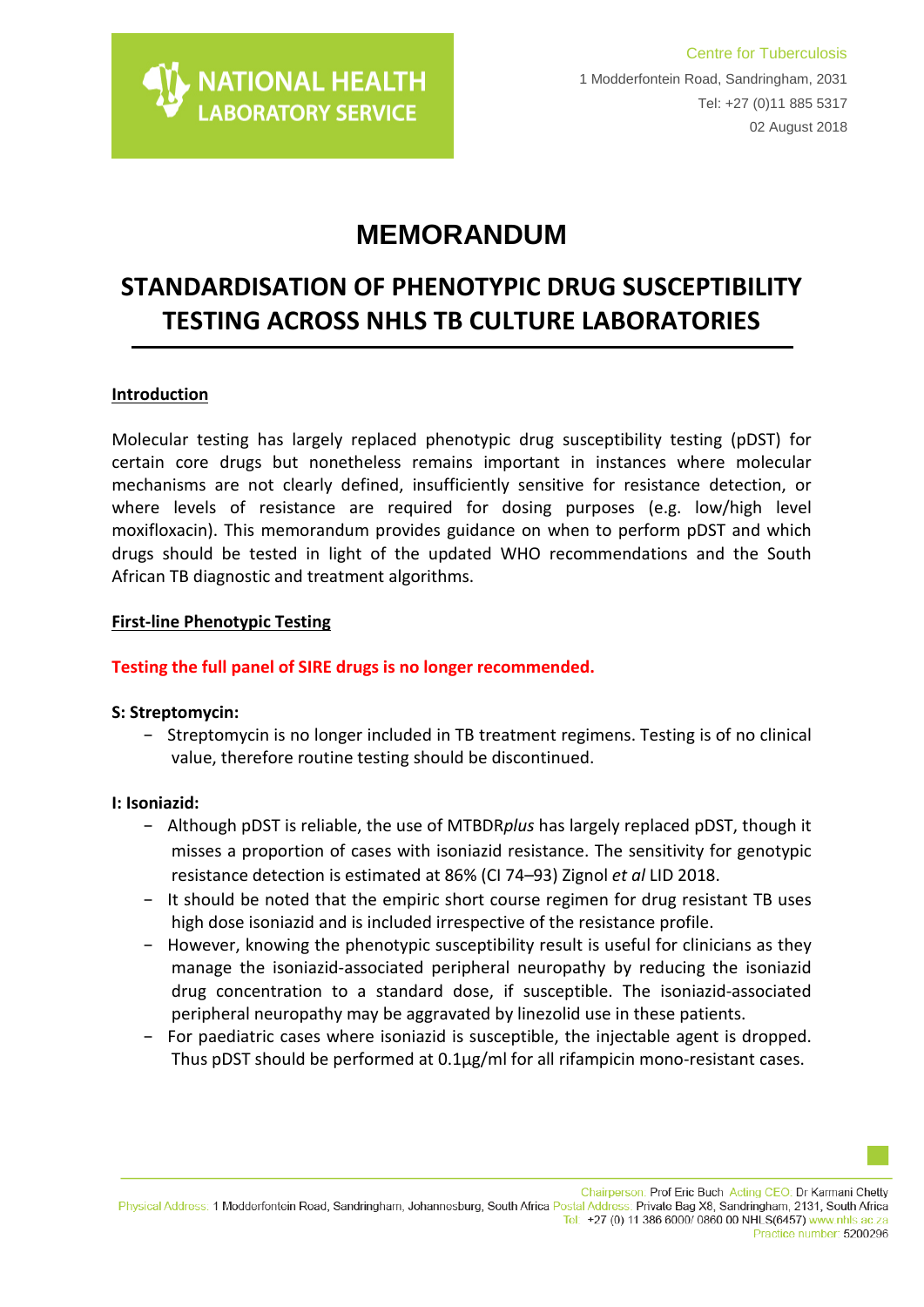- − Testing may be done on request in patients with rifampicin sensitive TB (Xpert MTB/RIF) without clinical improvement, despite adherence to therapy, and where undetected isoniazid resistance is suspected.
- − Isoniazid can be purchased as a single drug from BD and the supplier representative can be contacted for assistance regarding orders and dilution for drug preparation.

### **R: Rifampicin:**

- − Testing is not required as susceptibility testing is covered by two molecular tests (Xpert MTB/RIF Ultra and GenoType MTBDR*plus*); both with high sensitivity and specificity for rifampicin resistance detection.
- − Where discordance between both molecular platforms arises, these should be resolved by *rpoB* gene sequencing rather than pDST.

### **E: Ethambutol:**

- − Isolates have MICs close to or equal to the critical concentration and thus reproducibility with pDST is problematic.
- − The pDST at the current critical concentration correlates poorly with sequencing of the *emb*B gene. Christianson *et al* PlosOne 2014.
- − Routine testing for resistance to this drug for patient management is thus not recommended.

#### **Second line phenotypic DST**

### **Fluoroquinolones:**

- − The WHO recently released a technical report on critical concentrations for second line pDST. Ofloxacin is not being included in treatment regimens and pDST is thus not recommended for this drug.
- − Laboratories should transition to testing specific fluoroquinolones used in current treatment regimens:
	- o In South Africa, moxifloxacin is being used in rifampicin-resistant TB treatment regimens.
	- o Levofloxacin is part of the WHO recommended short course regimen (SCR) and thus considered for the South African SCR.
	- o High dose moxifloxacin is used in treating pre-XDR and XDR-TB cases.
- − **The following drugs should be tested as part of the 'DR-TB Reflex' testing algorithm when MTBDR***sl* **has detected any resistance:**
	- Moxifloxacin at 0.25  $\mu$ g/ml critical concentration
	- Moxifloxacin at 1.0  $\mu$ g/ml clinical breakpoint, applies to high dose moxifloxacin i.e. 800mg daily
	- Linezolid**<sup>1</sup>** at 1.0 µg/ml

**1**Currently being tested only by the Centre for TB/NICD.